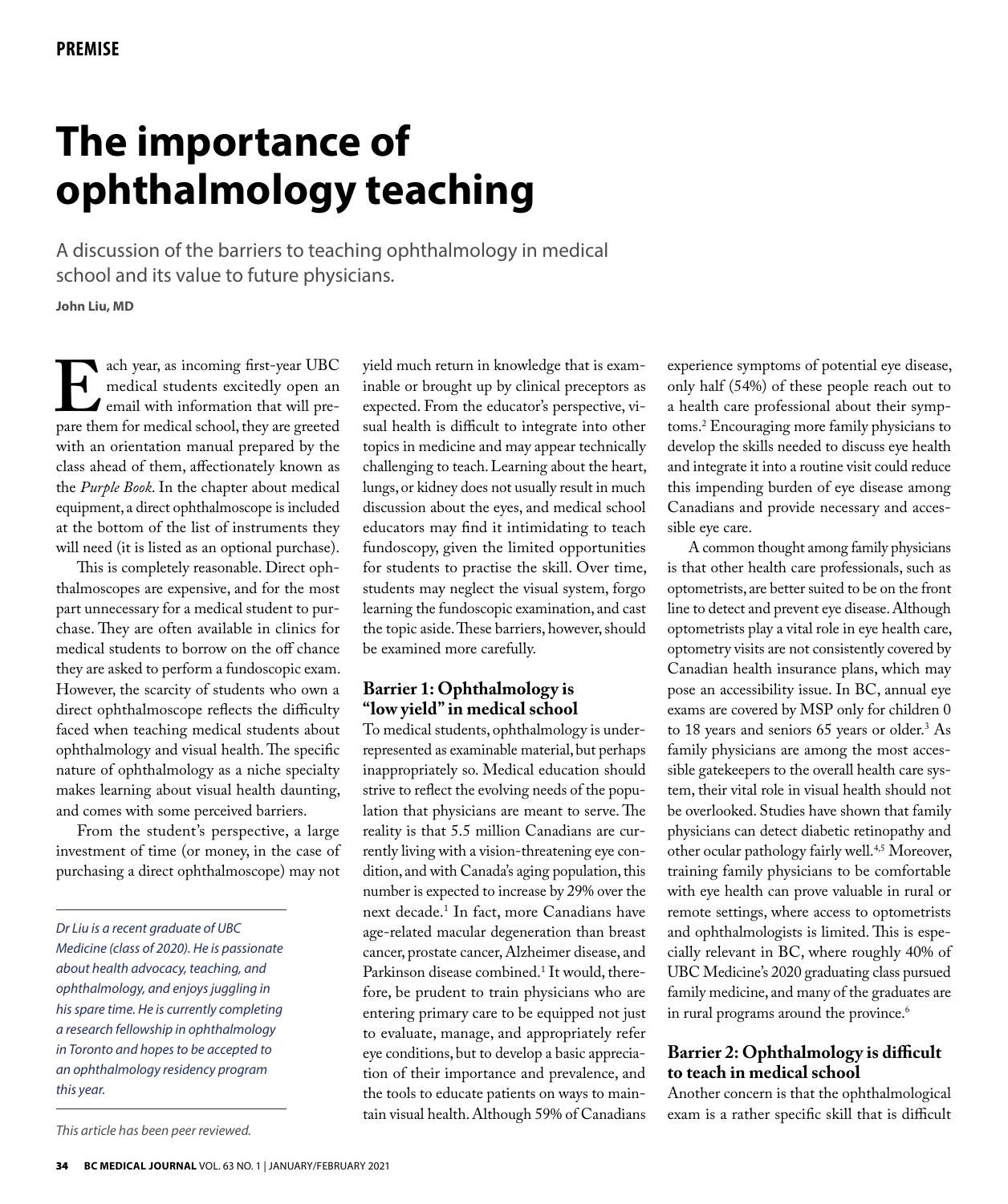to teach (particularly direct fundoscopy). "Do you see the optic disc?" is a nerve-wracking question for medical students, many of whom sheepishly answer "yes" when they really aren't sure. Given the few opportunities to practise direct fundoscopy, it can be difficult to ever truly learn what a normal, healthy fundus looks like, and medical educators may start to lose patience attempting to teach medical students basic ophthalmological concepts.

However, teaching ophthalmological skills can be modified to be more learner friendly. Studies about medical students' preferences have demonstrated fundus photography to be a more effective teaching tool for medical students, and it may be more relevant with the increasing availability of nonmydriatic ocular fundus photographs.7 A study at Queen's University in Kingston, Ontario, demonstrated that the use of an online peer fundus photograph matching exercise increased medical students' skill level and confidence with direct ophthalmoscopy.8 Therefore, although the ophthalmological exam may appear technically more difficult, use of fundus photos and increased exposure to these images can be implemented to better engage medical students and improve fundoscopic examination skills.

This is not a new idea—as technology advances, so too should medical education teaching methods. With the increasing digitization of learning, sharing photos has never been more commonplace. Additionally, with aids such as virtual and augmented reality beginning to assist in teaching gross anatomy, the same can and should be applied to ophthalmology, where it is especially relevant. The visual nature and clinical diagnoses of eye conditions is vital to ophthalmology. Ultimately, there is a multitude of ways for students to obtain a better understanding of eye conditions using the mediums that exist today.

## **Ophthalmoscope usage in family practice**

Family physicians should be alerted to a few key conditions that can be diagnosed with direct ophthalmoscopy in their practice. Firstly, cataracts are detectable with a handheld ophthalmoscope. On examination, in a patient with cataracts, the red reflex will appear dull, extinct,



in a diabetic patient supports the diagnosis of diabetic retinopathy.<sup>9</sup>

**premise**

Although referral to an ophthalmologist may be required in the final diagnostic evaluation and treatment of these conditions, family physicians should become familiar with the use of the tools at their disposal to evaluate these conditions and refer appropriately. These skills would prove especially useful in rural communities where access to an eye care professional is limited.

### **Looking forward**

Exposure to ophthalmology in medical school has been minimal. Many Canadian medical schools do not have formal ophthalmology teaching in their clerkship years, and less than 20% of medical schools in the United States require ophthalmology in clerkship.12 At UBC, there was a concerted effort by the MD Undergraduate Program's (MDUP) leadership team to include more ophthalmology content after the MDUP's spiral curriculum was developed a few years ago. This led to the inclusion of vision science as a theme that was meant to spiral through the curriculum. As a result, UBC medical students are now fortunate to be provided didactic ophthalmology teaching in various relevant points in their curriculum—in the context of head trauma, multiple sclerosis, systemic associations with rheumatological diseases, etc.